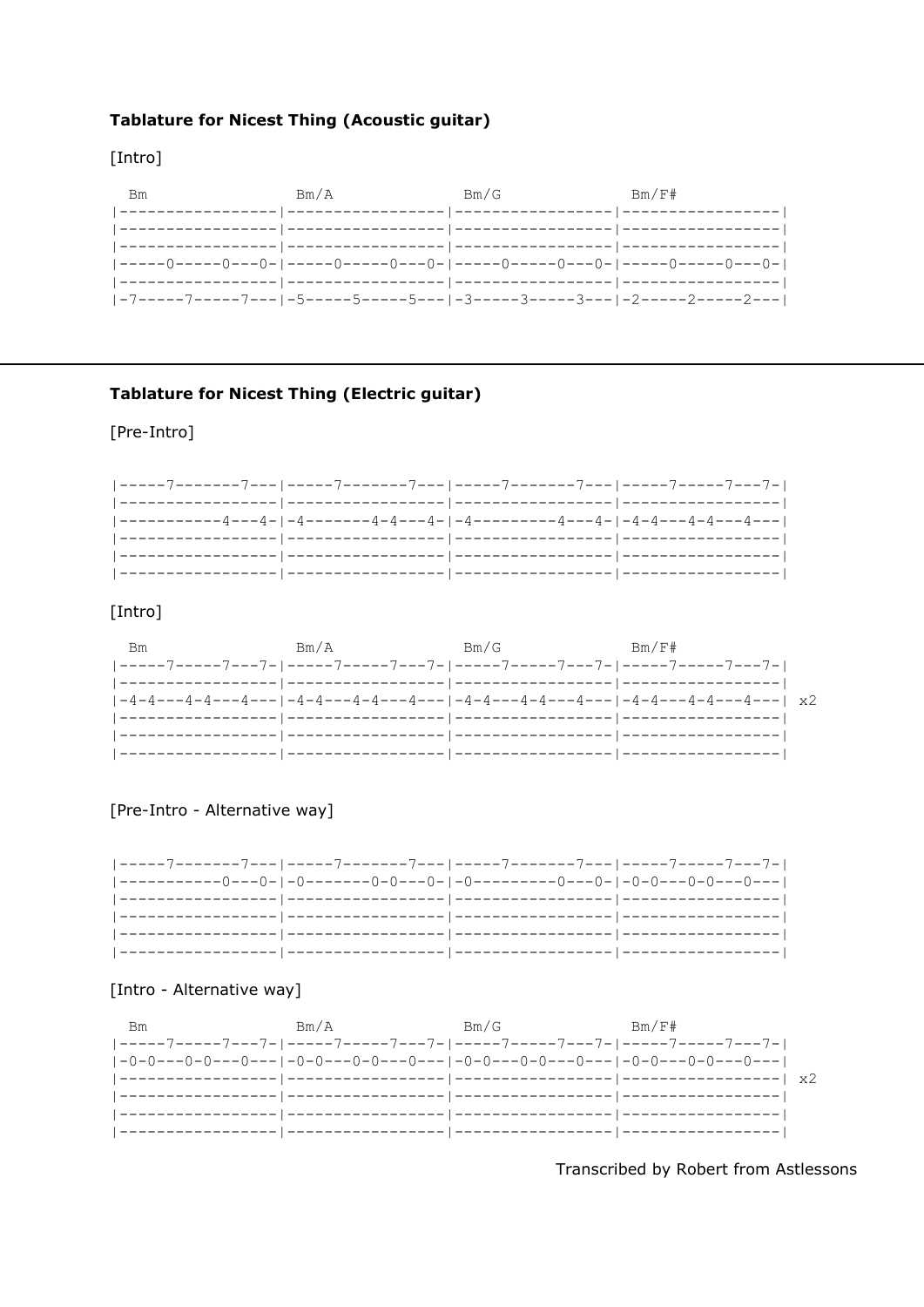# $[Part 1]$

| Bm | Bm/A                                                                      | Bm/G               | Bm/F#            |
|----|---------------------------------------------------------------------------|--------------------|------------------|
|    |                                                                           |                    |                  |
|    | -----------------                                                         | ------------------ |                  |
|    | $1-4-4-4-4-4-4-4-4-1-6-6-6-6-6-6-6-6/1/7-7-7-7-7-7-7-7-1-7-7-7-7-6-6-6-6$ |                    |                  |
|    | ----------------                                                          | _________________  | ---------------- |
|    |                                                                           |                    |                  |
|    |                                                                           |                    |                  |

| Bm | Bm/A       | Bm/G                                                                    | Bm/F# |
|----|------------|-------------------------------------------------------------------------|-------|
|    |            |                                                                         |       |
|    |            | \4-4-4-4-4-4-4-4-1-6-6-6-6-6-6-6-7- -7-7-7-7-7-7-7-7-1-6-6-6-7-9-9-9-7\ |       |
|    | ---------- | . _ _ _ _ _ _ _ _ _ _ _                                                 |       |
|    |            |                                                                         |       |

| Bm | Bm/A           | Bm/G                                                                      | Bm/F#         |
|----|----------------|---------------------------------------------------------------------------|---------------|
|    |                |                                                                           |               |
|    |                | \4-4-4-4-4-4-4-4-1-6-6-6-6-6-6-6-6/   /7-7-7-7-7-7-7-7-7-1-7-7-7-6-6-6-6\ |               |
|    | -------------- |                                                                           | _____________ |
|    |                |                                                                           |               |

| Bm | Bm/A | Bm/G                                                                                                     | Bm/F# |
|----|------|----------------------------------------------------------------------------------------------------------|-------|
|    |      |                                                                                                          |       |
|    |      |                                                                                                          |       |
|    |      | $\left  \left( 4-4-4-4-4-4-4-4-1-6-6-6-6-6-6-6-6 \right)/\right $ /7-7-7-7-7-7-7-7-7\ \2-2-2-2\9-9-9-7-1 |       |
|    |      |                                                                                                          |       |
|    |      |                                                                                                          |       |
|    |      |                                                                                                          |       |